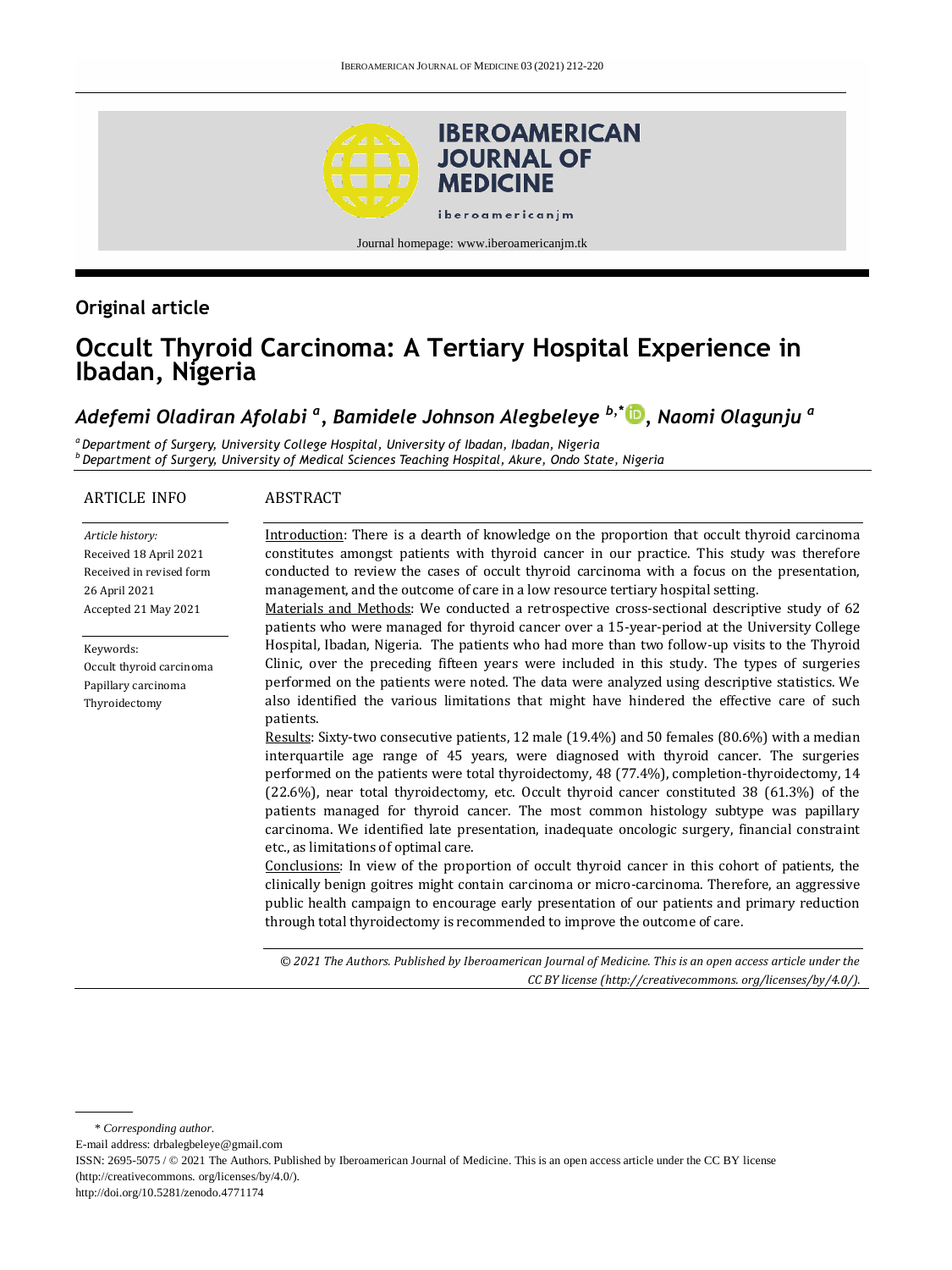## **Carcinoma de tiroides oculto: una experiencia en un hospital terciario en Ibadan, Nigeria**

| INFO. ARTÍCULO                                                                                                           | <b>RESUMEN</b>                                                                                                                                                                                                                                                                                                                                                                                                                                                                                                                                                                                                                                                                                                                                                                                                                                                                                                                                                                                                                                                                                                                                                                                                                                                                                                                                                                                                                                                                                                                                                                                                                                        |
|--------------------------------------------------------------------------------------------------------------------------|-------------------------------------------------------------------------------------------------------------------------------------------------------------------------------------------------------------------------------------------------------------------------------------------------------------------------------------------------------------------------------------------------------------------------------------------------------------------------------------------------------------------------------------------------------------------------------------------------------------------------------------------------------------------------------------------------------------------------------------------------------------------------------------------------------------------------------------------------------------------------------------------------------------------------------------------------------------------------------------------------------------------------------------------------------------------------------------------------------------------------------------------------------------------------------------------------------------------------------------------------------------------------------------------------------------------------------------------------------------------------------------------------------------------------------------------------------------------------------------------------------------------------------------------------------------------------------------------------------------------------------------------------------|
| Historia del artículo:<br>Recibido 18 Abril 2021<br>Recibido en forma revisada<br>26 Abril 2021<br>Aceptado 21 Mayo 2021 | Introducción: Existe una escasez de conocimiento sobre la proporción que constituye el<br>carcinoma de tiroides oculto entre los pacientes con cáncer de tiroides en nuestra práctica. Por<br>lo tanto, este estudio se realizó para revisar los casos de carcinoma de tiroides oculto con un<br>enfoque en la presentación, el manejo y el resultado de la atención en un entorno hospitalario<br>terciario de bajos recursos.<br>Materiales y Métodos: Realizamos un estudio descriptivo transversal retrospectivo de 62                                                                                                                                                                                                                                                                                                                                                                                                                                                                                                                                                                                                                                                                                                                                                                                                                                                                                                                                                                                                                                                                                                                            |
| Palabras clave:<br>Carcinoma de tiroides<br>oculto<br>Carcinoma papilar<br>Tiroidectomía                                 | pacientes que fueron tratados por cáncer de tiroides durante un período de 15 años en el<br>University College Hospital, Ibadan, Nigeria. Se incluyeron en este estudio los pacientes que<br>tuvieron más de dos visitas de seguimiento al centro durante los quince años anteriores. Se<br>anotaron los tipos de cirugías realizadas a los pacientes. Los datos se analizaron mediante<br>estadística descriptiva. También identificamos las diversas limitaciones que podrían haber<br>obstaculizado la atención eficaz de estos pacientes.<br>Resultados: Sesenta y dos pacientes consecutivos, 12 hombres (19,4%) y 50 mujeres (80,6%)<br>con una mediana de edad intercuartil de 45 años, fueron diagnosticados de cáncer de tiroides.<br>Las cirugías realizadas a los pacientes fueron tiroidectomía total, 48 (77,4%), tiroidectomía<br>completa, 14 (22,6%), tiroidectomía casi total, etc. El cáncer de tiroides oculto constituyó 38<br>(61,3%) de los pacientes tratados por cáncer de tiroides. El subtipo histológico más común fue el<br>carcinoma papilar. Identificamos la presentación tardía, la cirugía oncológica inadecuada, la<br>restricción financiera, etc., como limitaciones de la atención óptima.<br>Conclusiones: Dada la proporción de cáncer de tiroides oculto en esta cohorte de pacientes, los<br>bocios clínicamente benignos pueden contener carcinoma o microcarcinoma. Por lo tanto, se<br>recomienda una agresiva campaña de salud pública para fomentar la presentación temprana de<br>nuestros pacientes y la reducción primaria mediante tiroidectomía total para mejorar el<br>resultado de la atención. |

*© 2021 Los Autores. Publicado por Iberoamerican Journal of Medicine. Éste es un artículo en acceso abierto bajo licencia CC BY (http:/[/creativecommons. org/licenses/by/4.0/\)](https://creativecommons.org/licenses/by/4.0/).*

HOW TO CITE THIS ARTICLE: Afolabi AO, Alegbeleye BJ, Olagunju N. Occult Thyroid Carcinoma: A Tertiary Hospital Experience in Ibadan, Nigeria. Iberoam J Med. 2021;3(3):212-220. doi[: 10.5281/zenodo.4771174.](http://doi.org/10.5281/zenodo.4771174)

## **1. INTRODUCTION**

Thyroid carcinomas which are derived from follicular epithelial cells namely, papillary, follicular and Hurthle cell types are generally categorized as well differentiated thyroid cancers and constitute the majority of thyroid malignancies [1-8]. Anaplastic carcinoma falls under the category of undifferentiated thyroid malignancy [1-6]. Patients are classified by using well-established prognostic parameters and therapy follows a variety of published and regularly renewed guidelines. Treatment of thyroid cancer employs a three-tiered approach comprising surgery, iodine radiometabolic treatment and long-term thyroid-stimulating hormone suppression by exogenous administration of thyroid hormone [9-11].

#### **1.1. DEFINITION OF TERMS**

#### **1.1.1. OCCULT THYROID CARCINOMA**

The term "Occult Thyroid Carcinoma" is highly controversial and could depict several meanings in different clinical scenarios from the literature. The Merriam-Webster dictionary, in the current on-line version, explains "Occult carcinoma" as "not manifest or detectable by clinical methods alone", and as "not present in macroscopic amounts" [9, 12]. The McGraw-Hill Concise Dictionary of Modern Medicine (2002) defines "occult primary malignancy" as "unknown primary malignancy that is symptomless, which first manifests itself as metastases or secondary paraneoplastic phenomena" [13]. In 1997, Moosa and Mazzaferri defined "Occult thyroid carcinoma" as an "impalpable thyroid carcinoma that is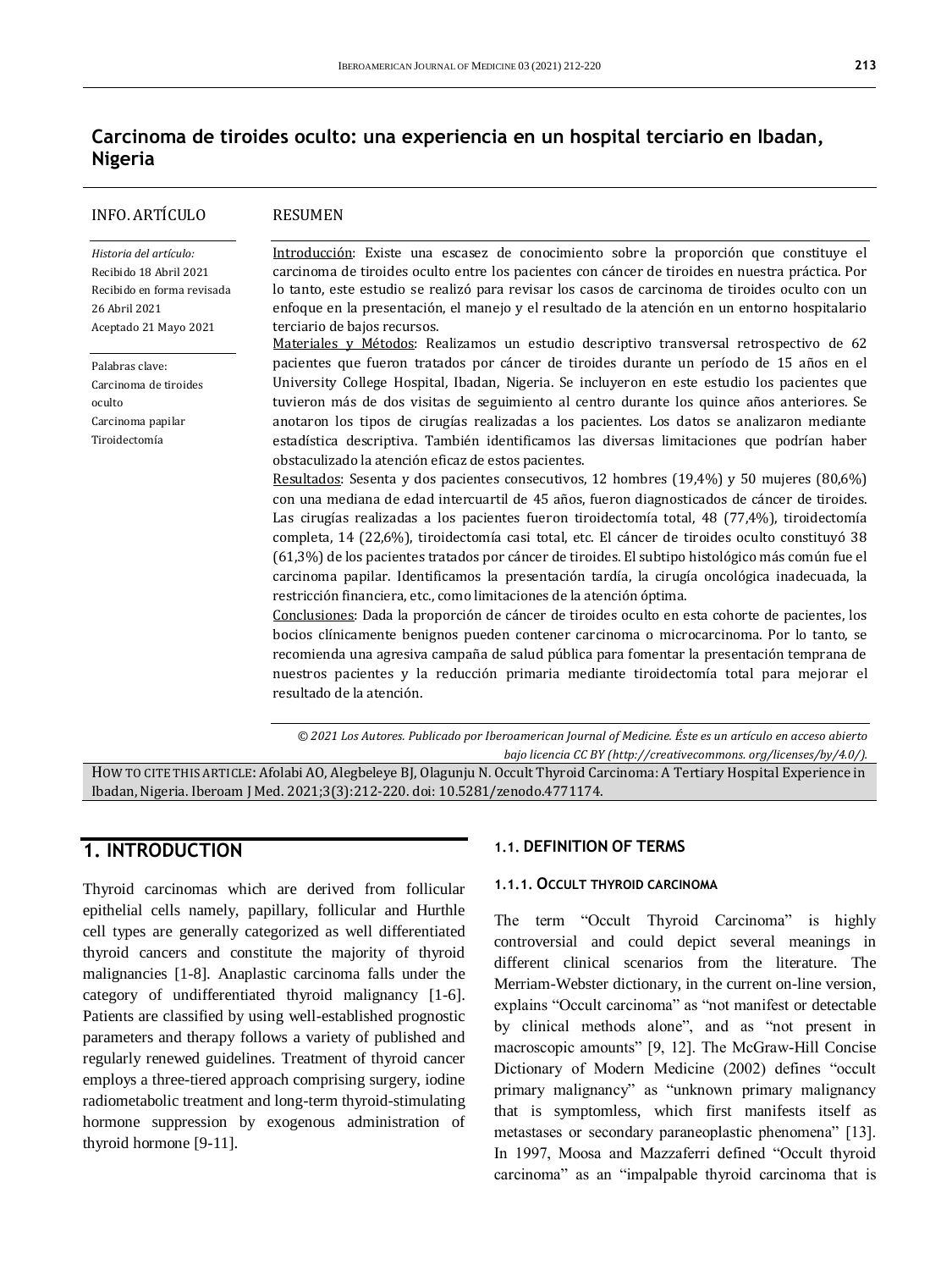generally smaller than 1.0 cm" [9, 14]. A more precise definition of size is used by Stedman's Medical Dictionary (2006), where "occult papillary carcinoma of the thyroid" is described as micro-carcinoma of the thyroid or microscopic papillary carcinoma of the thyroid, usually well encapsulated and measuring less than 5 mm in diameter [9, 15]. A combination is used in the World Health Organization (WHO) classification system, where papillary thyroid microcarcinoma (PTMC) is defined as "papillary carcinoma measuring 1.0 cm or less in maximal diameter while other clinico-pathological features, such as metastasis to regional lymph nodes and/ or distant organs as well as extra-thyroid extension, are not considered" [9, 16]. Shaha uses a broader definition of PTMC: "Traditionally, microcarcinoma was considered to be less than 1 or 1.5 cm" [9, 17]. Therefore, from the preceding, the terms occult thyroid carcinoma and papillary microcarcinoma could be synonymous in most clinical situations.

#### **1.1.2. THYROID INCIDENTALOMA**

"A thyroid incidentaloma is an unexpected, asymptomatic thyroid tumor incidentally found during the investigation of an unrelated condition" [18]. Interestingly, another study submitted that a thyroid nodule discovered during imaging study performed due to unrelated thyroid disease is known as a thyroid incidentaloma [18].

#### **1.1.3. "PAIN" PHENOMENON**

This term is referred to as Positron Emission Tomography Associated Incidental Neoplasm of the thyroid gland, which represents asymptomatic thyroid tumor fortuitously discovered on Positron Emission Tomography (PET) scan during the investigation of an unrelated condition [19].

#### **1.2. CLASSIFICATION OF OCCULT THYROID CARCINOMA**

Furthermore, the term "occult thyroid carcinoma" can be divided into four different categories.

- Category One: The first group comprises of patients with thyroid carcinoma or microcarcinoma incidentally found in the thyroid gland after total thyroidectomy for benign disease [9, 17, 20-22] or at autopsy [9, 23-30].
- Category Two: In the second group there are patients with incidentally detected PTMC on imaging studies, mainly ultrasonography, and evaluated by fine needle aspiration biopsy (FNAB) [9, 23-30].
- Category Three: The third group consists of patients with clinically apparent metastases of thyroid carcinoma, where the primary tumour is not detectable before surgery and microscopic tumour – microcarcinoma is found in the final histological specimen [9, 23-30].
- Category Four: The fourth group covers patients with thyroid cancer localized in ectopic thyroid tissue with clinical symptoms or with apparent metastases [9, 23-30].

### **1.3. BURDEN OF THE DISEASE**

Thyroid carcinoma is rare, with a global incidence of only 1–2% of the population. It constituted approximately 12.5% of all thyroid disorders in Southwestern Nigeria [31- 33]. The survival rate from thyroid cancer is extremely high in the United States of America [34], while the treatment outcome is usually relatively poor in a lowresource setting. This finding of poor outcome in our setting might be because of the late presentation of patients with goitre, due to poverty and ignorance [35], in addition to the limited facilities for managing patients.

We adopt "occult thyroid carcinoma" because our study is aimed at detecting the proportion of those in this cohort of patients, who were diagnosed with thyroid carcinoma or microcarcinoma incidentally after total thyroidectomy for benign disease [9, 17, 20-22]. The poor management outcome might be worsened by a high proportion of occult thyroid carcinoma found following thyroidectomy for seemingly benign goiter [9, 20-22].

Occult thyroid carcinoma was 37% of the thyroid gland diseases managed in our centre about four decades ago [31]. It is still common globally despite the improvement in preoperative diagnostic facilities [36], constituting 8.9% of multinodular goitres in a study [37] and 9.2% in a recent review of fine needle aspiration cytology of thyroid masses in our centre [38].

#### **1.4. OBJECTIVE OF THE STUDY**

The proportion of patients in which a diagnosis of occult thyroid carcinoma was made following post-operative histopathological study in our practice is unknown. Therefore, this study was conducted to evaluate that proportion and highlight the outcome of managing the patients with occult thyroid carcinoma in our low-resource practice.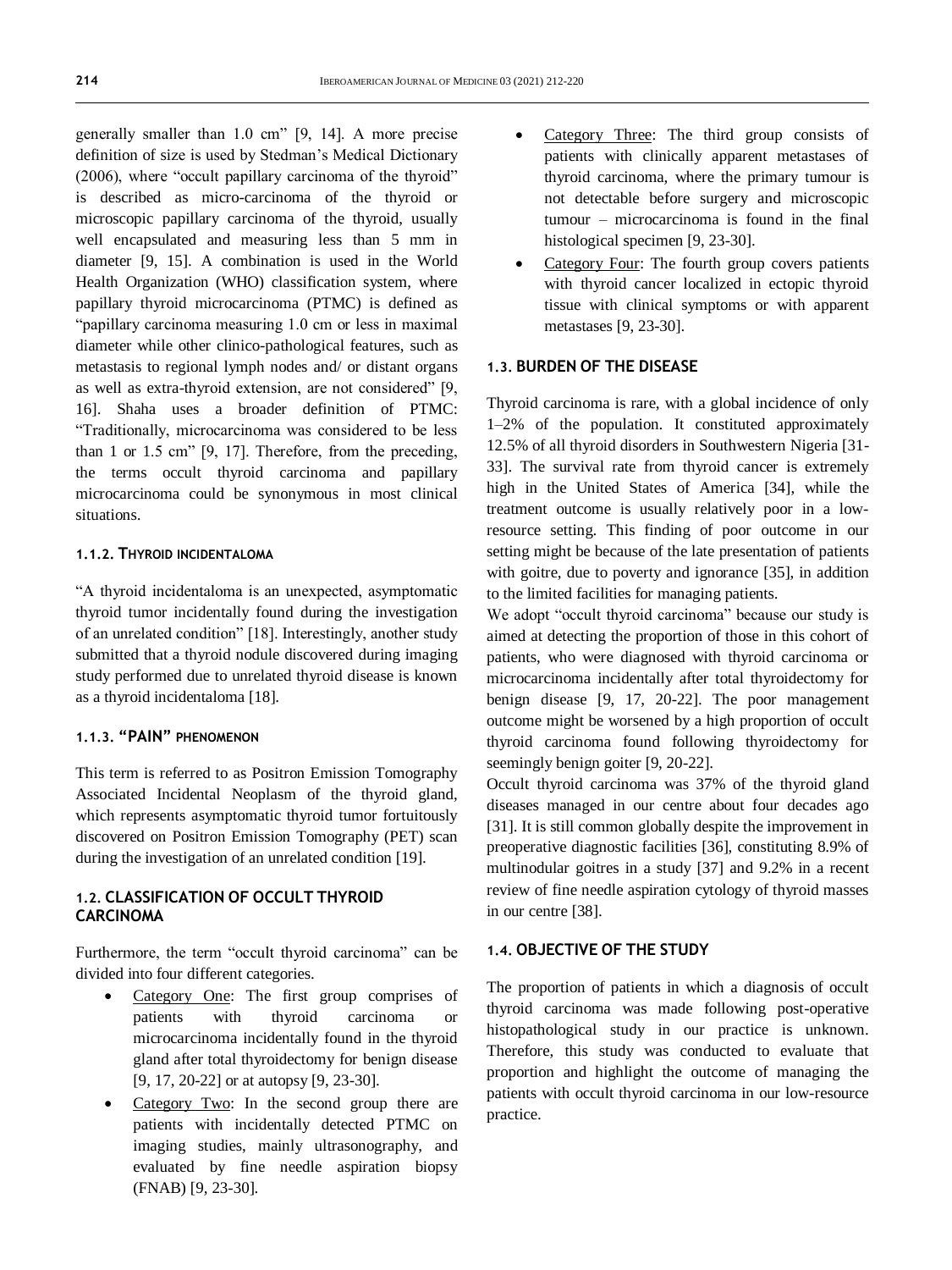### **2. MATERIALS AND METHODS**

A retrospective review of the records of patients managed for thyroid carcinoma in our centre over the 15 years between 1995 and 2009 was conducted. The data retrieved from the record include the biodata, clinical features, clinical and histopathological diagnoses, and the extent of thyroidectomy performed on the patients. The study population includes 62 patients who were managed with a histological diagnosis of thyroid carcinoma during the period and whose records were complete. The data analysis was done using descriptive statistics. We also identified the challenges that might have hindered the management of the patients with such post-operatively diagnosed thyroid cancer.

## **3. RESULTS**

Sixty-two patients met the inclusion criteria and had an age range between 7 and 74 years, with a median interquartile range of 45 years. The age distribution of the patients is shown in Figure 1. The male-to-female ratio of the patients was 1:4. There were 354 cases of thyroid patients operated during the study period, and their clinical features include anterior neck swelling, dysphonia, dyspnoea, dysphagia, weight loss, pain, cervical masses, and bony swelling. The duration of neck swelling in patients who presented with thyroid cancer in the study is shown in Figure 2. The surgeries performed on the patients were total thyroidectomy, 48 (77.4%), completion-thyroidectomy, 14 (22.6%), near total thyroidectomy, eight (12.9%), and, subtotal thyroidectomy, four (6.5%). Thirty-eight (61.3%) of the patients were diagnosed incidentally after the reports of the histology of the thyroidectomy specimens were available. The histological types of carcinoma in the 62 patients are papillary, 34 (54.8%), follicular, 25 (40.3%), medullary, 2 (3.2%), and anaplastic, 1 (1.6%). The complications of management are respiratory obstruction, dysphonia, secondary haemorrhage, seroma, surgical site infection, wound dehiscence, hypertrophic scar, keloid, and death. Two of the patients who presented late with non-resectable tumours received palliative care, while two other patients died from the disease's progression (Figure 3). The limitations confronting effective care of patients identified in this series include late presentation, inadequate oncologic surgery, financial constraint, low utilization of radioiodine facility, and non-resectability

of the recurrent or residual tumours.



*Figure 1: Age distribution of patients with thyroid carcinoma.*



*Figure 2: Duration of neck swelling in patients with thyroid cancer.*



*Figure 3: Non-Resectable Recurrent Thyroid Carcinoma.*

### **4. DISCUSSION**

The prevalence of incidental thyroid carcinoma in the United States, from general autopsy studies, is approximately 3.6% [39]. However, this disease entity's clinical significance is likely to vary globally according to the available resources for the management of patients. Patients with Graves' disease have a 2.2% prevalence of occult thyroid carcinoma, which did not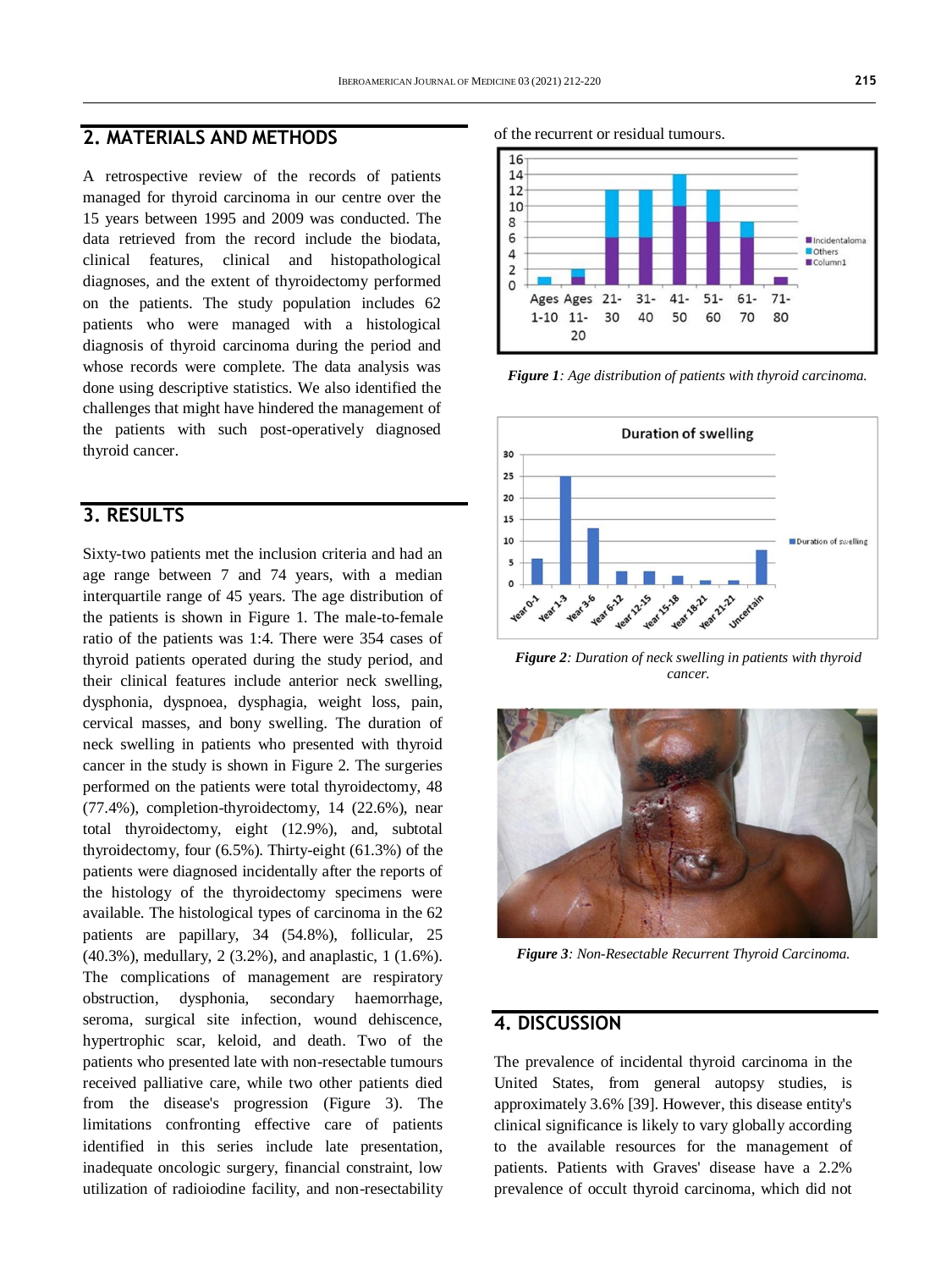differ significantly from most patients with nontoxic or toxic nodular goiter [40]. While the carcinomas in those patients were papillary microcarcinomas of no clinical consequence, the diagnosis of more giant coincidental tumors in apparently benign goitres might contribute to management challenges in a low resource setting if it constitutes a high proportion of patients with thyroid cancer. The choice of occult thyroid carcinoma as opposed to "incidental thyroid carcinoma" in this study is based on the clear distinction between them as well defined and presented in the preceding section [18, 19].

The clinical features in those patients whose diagnoses of thyroid cancer were apparent even before ancillary investigations were performed invariably demonstrated late presentation. These features include bone masses, ulcerating and bleeding thyroid masses as illustrated in Figure 3; others are cervical lymphadenopathy, and pathological fractures, etc. However, some clinical features like a goitre, dysphonia, dysphagia, and paresis of a vocal cord may not be specific for thyroid cancer because our patients usually present late with large goiters, with pressure on the contiguous structures [35]. The large goitres in the patients who presented late initially and the locally advanced recurrent or residual disease account for the complications like airway obstruction and seroma. The mortality of only two patients at the time of this review is attributed to the retrospective nature of the study with some of the patients lost to follow-up at our centre.

Generally, in most countries in Africa comprehensive diagnostic facilities for thyroid disorders are lacking. The commonly operational diagnostic techniques include immunoassays, serology, ultrasonography, cytology, and histopathological techniques for the evaluation of thyroid nodules. Computer tomographic scans and magnetic resonance imaging facilities are also not readily available [1]. Even where these facilities are available, the patients are unable to access the diagnostic facilities practically because of the health care payment system otherwise referred to as "out of pocket payment [1].

In this series, occult thyroid carcinoma constituted 61.3% of the patients managed for thyroid cancer. This contrasts with the previous study which found thyroid carcinoma in 37% of patients managed for thyroid disorders generally. The current value is the proportion of occult thyroid carcinoma in the patients who were managed for thyroid cancer. The value may be attributed to the low sensitivity and specificity of the patient's clinical features. The value may be improved upon by use of the ancillary investigations compared to the past. The preoperative diagnosis of thyroid cancer was not made adequately made with the limited facilities available like Fine Needle Aspiration Cytology (FNAC) because of its limitations. Radionuclide thyroid scanning facility, which is not readily available in a low-resource setting, became available in our hospital in the latter period of this study. However, it was not used routinely in patients' preoperative evaluation due to the additional financial burden on them. Besides, its role in the routine preoperative evaluation of patients with thyroid nodules is doubtful because ultrasound guided FNAC of goitre was more cost-effective for tissue diagnosis. Our center's thyroid FNAC audit showed a sensitivity of only 35%, with accuracy for detecting thyroid malignancy of 89% [36]. The high proportion of occult thyroid cancer may be reduced using ultrasound guided FNAC of thyroid gland, which was instituted after the audit.

The proportion of occult thyroid cancer in this study is similar, but less than the incidence in another survey from Southwestern Nigeria where occult malignancy occurred in 69% of thyroid malignancy [41]. While follicular carcinoma was the most common histology subtype in that series, the papillary subtype is the most common in this study and another from Southern Nigeria [42]. However, the relatively lower 54.8% prevalence of papillary carcinoma in this series of patients compared with the 85% [43] in an iodinereplete environment like the US may negatively impact the prognosis. Papillary microcarcinoma was not diagnosed in any of the patients in this study. This missed diagnosis may be due to late presentation of the patients with bigger and multiple nodules. The prognosis of the patients might have been better overall if this histological subtype were predominant. As a result, the overall prognosis of occult papillary microcarcinoma is so good that it was suggested that no further treatment like completion-thyroidectomy or lymph node dissection might be necessary immediately after its diagnosis [36].

Total thyroidectomy was the most performed surgery in this series of patients, followed by completionthyroidectomy. The performance of total thyroidectomy for apparently benign goitres was introduced around the beginning of the period under review. The apparent rise in the incidentally diagnosed thyroid cancer was one indicator for the shift from partial to total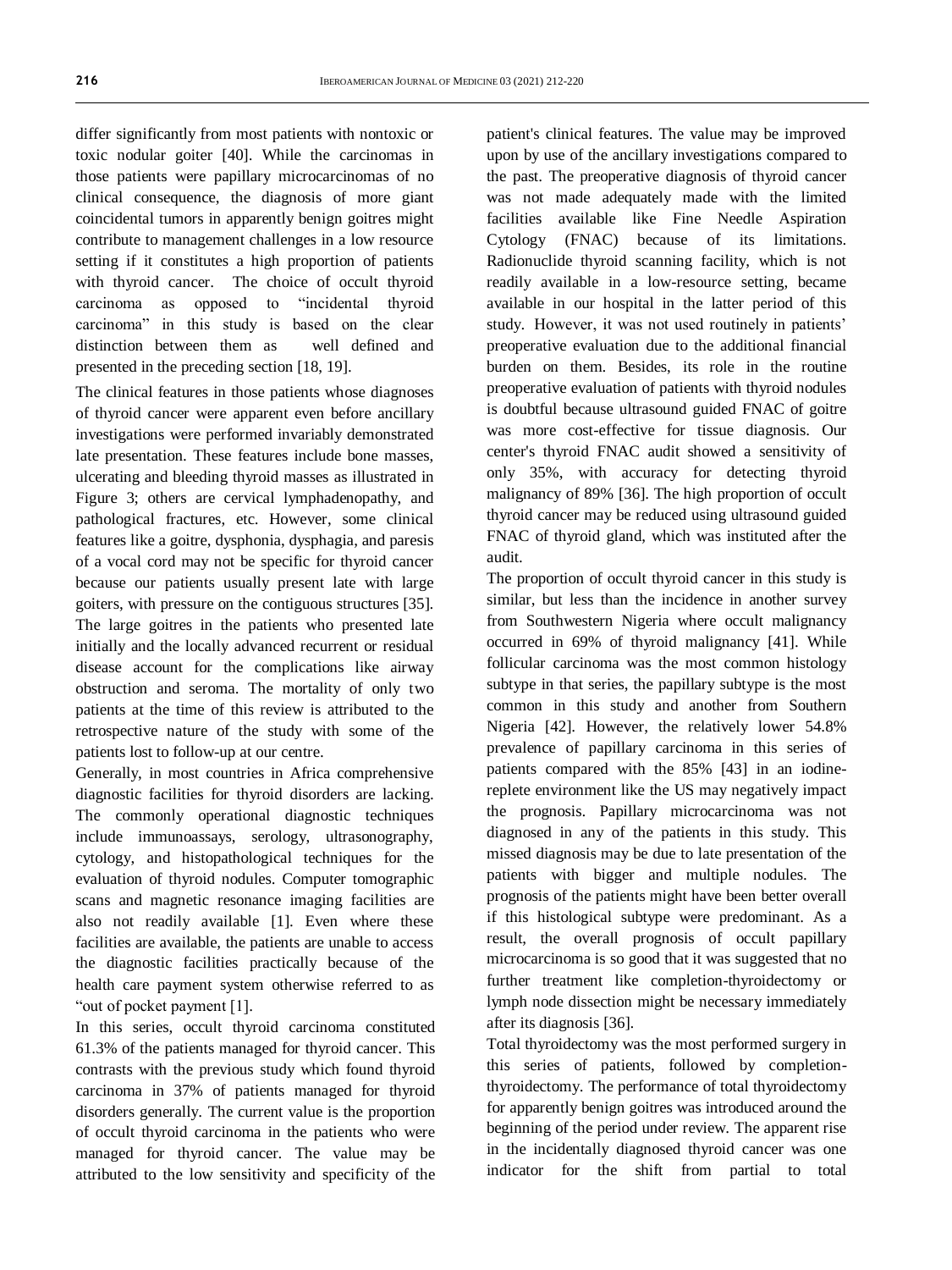thyroidectomy for benign thyroid lesions. This shift reduced the challenge of performing completionthyroidectomy for the patients with post-operatively diagnosed thyroid carcinoma. Completionthyroidectomy was 22.4% of the surgeries performed because of the need for adequate adjuvant management of those patients who had a partial thyroidectomy. Most of this group of patients had primary surgery elsewhere and either presented on their own or was referred for radioiodine therapy.

Interestingly, like lobectomy and subtotal thyroidectomy, partial thyroidectomy is still the most performed surgery in many centres for patients who have thyroid enlargement. The reasons for this preference include the burden of replacement *l*thyroxine and the belief that the complication rate of partial thyroidectomy is lower than that of total thyroidectomy. However, there is evidence that the complication rates of partial thyroidectomy and total thyroidectomy in centres where large-volume surgery is performed are similar [44, 45]. The challenges of completion-thyroidectomy include the technical difficulties that may attend it as most of the patients presented late with recurrent or residual tumours. The complications following total thyroidectomy were like those of conservative procedures, while second surgical procedures for recurrent goitre and incidental thyroid carcinoma have a higher risk of complications in a study. The authors, therefore, recommended total thyroidectomy as a standard procedure for benign thyroid pathologies [46]. This act of performing total thyroidectomy will minimize the challenges that attend performing a completion-thyroidectomy. The challenge of inadequate surgery, even if the patient agreed to total thyroidectomy, can be overcome by acquiring the necessary skills to perform the procedure with reduced complications. This scenario would have reduced the challenge of managing the patients who presented late with non-resectable tumours and received palliative care; and the two other patients who died from the disease's progression.

The role of effective national health insurance scheme as an antidote to out-of-pocket healthcare expenses cannot be over-emphasized, which could invariably proffer solution to the high cost of healthcare, accessibility, and affordability in our low resource settings [47-49]. Besides, the cost of treatment, which is usually met through out-of-pocket expenditure, is a challenge to patient management. Two patients could not afford the cost of completion-thyroidectomy

following the diagnosis of incidental thyroid cancer after the initial partial thyroidectomy. The burden of daily replacement or suppressive *l*-thyroxine therapy for life, including cost, was the reason for not giving consent for total thyroidectomy initially by the patients. Some patients' decision not to give consent for total thyroidectomy was reinforced by the low sensitivity of FNAC for the preoperative diagnosis of thyroid cancer. Radioactive iodine ablative therapy for thyroid cancer has been well discussed in the literature [50-51]. However, our patients in this series were not treated with radioactive iodine therapy due to high cost and non-availability in our facility during the study period. Surprisingly, for the reasons of the high proportion of occult thyroid carcinoma in patients with thyroid cancer and recurrent benign goitres in our practice, we decided to be offering total thyroidectomy for most patients.

## **5. LIMITATIONS OF THE STUDY**

- 1. Retrospective nature of the study with possible could be marred by poor record keeping due to incomplete data in less than 10% of the total patients managed.
- 2. Lack of Electronic Medical Record System in the hospital till date with resultant loss of data.
- 3. The clinical course of the disease is mostly altered by delay in patients' presentation, as observed in this series.
- 4. Poverty, ignorance, false beliefs, and insufficient health infrastructure, in the sub-region of Nigeria are amongst the lists of possible limitations of this study.

### **6. PANEL KEY MESSAGES**

- 1. The burden of late presentation of patients to the clinicians is enormous in our thyroid clinic.
- 2. In most part of Africa, comprehensive diagnostic facilities for thyroid disorders are lacking.
- 3. The low sensitivity of FNAC that could impact negatively on its accuracy.
- 4. The cost-effectiveness of preoperative diagnostic radionuclide scanning remains doubtful, and this might impact significantly on the outcome of healthcare in our low resource setting.
- 5. Total thyroidectomy was the most performed surgery in this series of patients, followed by completion- thyroidectomy.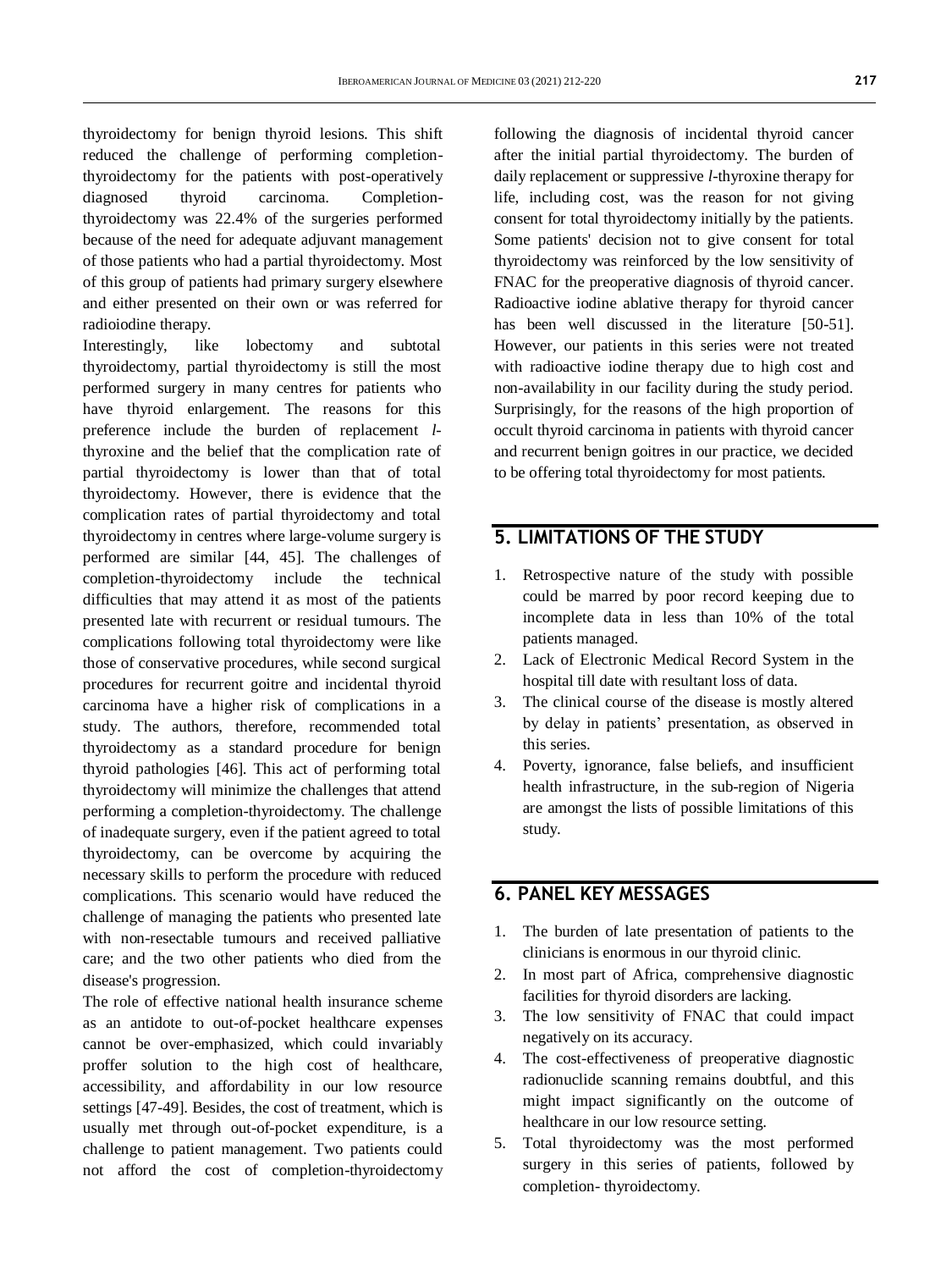- 6. The performance of total thyroidectomy for apparently benign goitres was introduced around the beginning of the period under review.
- 7. The apparent rise in the incidentally diagnosed thyroid cancer was one indicator for the shift from partial to total thyroidectomy for benign thyroid lesions. This shift reduced the challenge of performing completion-thyroidectomy for the patients with post-operatively diagnosed thyroid carcinoma.
- 8. Surprisingly, for the reasons of the high proportion of occult thyroid carcinoma in patients with thyroid cancer and recurrent benign goitres in our practice, we decided to be offering total thyroidectomy for most patients.
- 9. The overall financial burden of healthcare due to out-of-pocket payment in most contemporary African settings.
- 10. There is inadequate use of total thyroidectomy due its technicality in our practice settings.
- 11. The utilization of life- thyroxin replacement therapy contributes directly or indirectly to a huge financial burden for these patients.
- 12. The absence of the papillary microcarcinoma histology subtype may also impact negatively on the overall outcome of care.

## **7. RECOMMENDATIONS**

- 1. Clinicians globally need to be conversant with the clinical entity known as "occult thyroid carcinoma" which is gradually increasing in our practice.
- 2. There is a strong need for public health campaign to encourage early presentation for our patient.
- 3. For clinician globally, a high level of clinical suspicion and aggressive work-up and treatment are usually rewarding.
- 4. As a matter of urgency, there is therefore a need to formulate a guideline to help clinicians make the right decision when treating patients with occult thyroid cancer.
- 5. The role of effective national health insurance scheme as a solution to out-of-pocket healthcare expenses cannot be over-emphasized. This could invariably proffer solution to the high cost of healthcare, accessibility, and affordability in our low resource settings.
- 6. Concerted effort should be geared towards improving the diagnostic accuracy of FNAC, and

availability of high yield preoperative tools like CT and PET scan, for thyroid disorders.

- 7. We, therefore, recommended total thyroidectomy as a standard procedure for benign thyroid pathologies. This act of performing total thyroidectomy will minimize the challenges that attend performing a completion-thyroidectomy.
- 8. The challenge of inadequate surgery, even if the patient agreed to total thyroidectomy, can be overcome by acquiring the necessary skills to perform the procedure with reduced complications.
- 9. The need for completion-thyroidectomy and the reduced utilization of radioiodine therapy in nonresectable or inoperable recurrent or residual tumour, arising from inadequate surgery, can equally be challenging to the surgeons and patients alike.

## **8. CONCLUSIONS**

In this series, the audit of occult thyroid cancer cases demonstrates that those large goitres could be sanctuary sites for carcinoma or even micro-carcinoma. Therefore, there a need for an aggressive public health campaign to encourage early presentation for our patient. For clinician globally, a high index of clinical suspicion and aggressive work-up and treatment are usually rewarding. As a matter of urgency, there is therefore a need to formulate a guideline to help clinicians make the right decision when treating patients with occult thyroid cancer.

Concerted effort should be geared towards 1) improving the diagnostic accuracy of FNAC, 2) better healthcare financing system through insurance, 3) availability of high yield preoperative tools like CT and PET scan, and 4) improvement in skills for adequate oncologic surgery, or appropriate referral to centres where such expertise is available in the short term.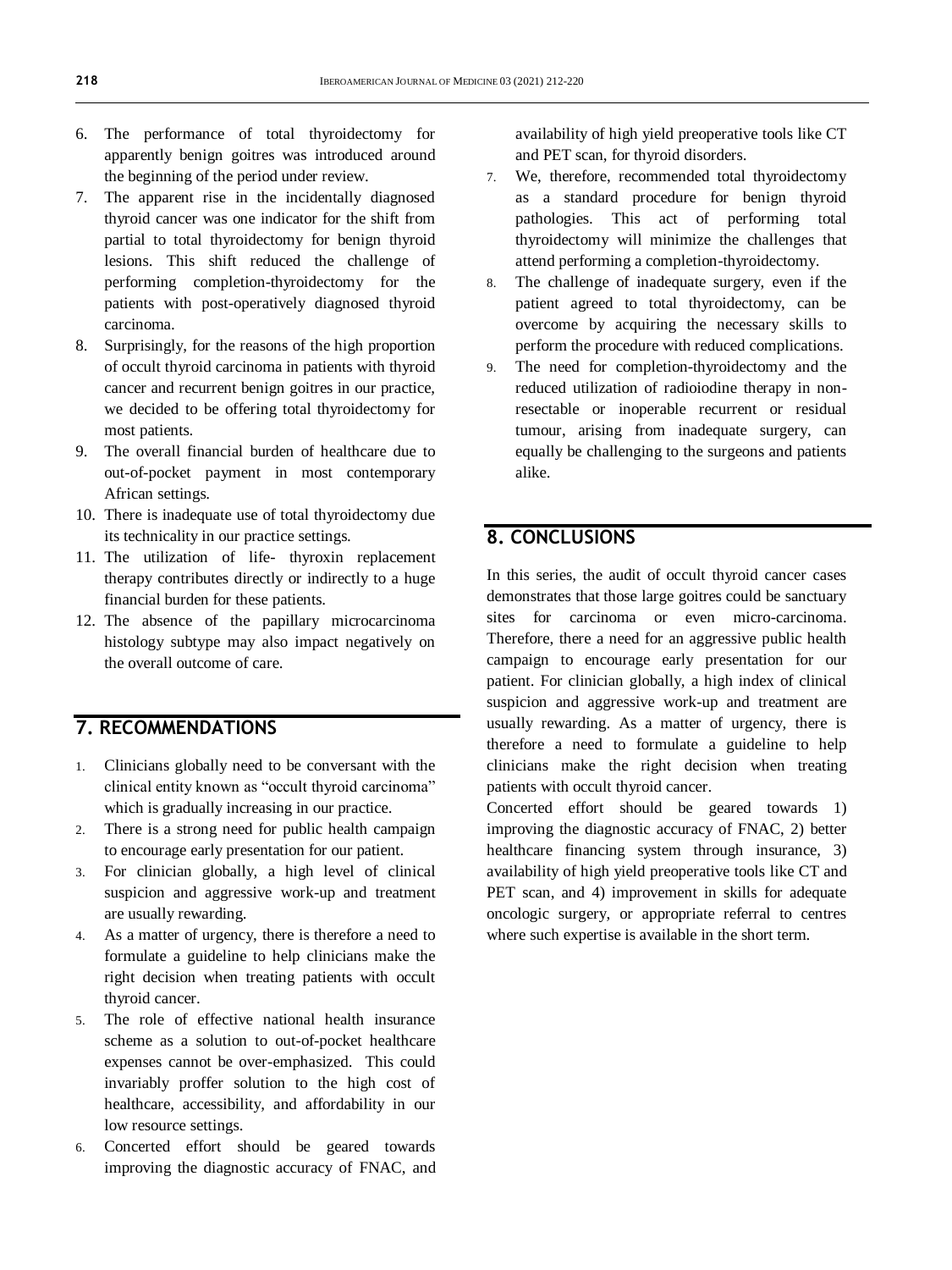### **9. REFERENCES**

*1. Alegbeleye BJ, Keskin H. Atypical Presentations of Thyroid Cancer: Analysis of Forty-Eight Cases from a Tertiary Hospital in Cameroon. WW Med. 2019;1(3):68-78. doi[: 10.5455/ww.302644239.](http://dx.doi.org/10.5455/ww.302644239)*

*2. Alwaheeb S, Ghazarian D, Boerner SL, Asa SL. Cutaneous manifestations of thyroid cancer: a report of four cases and review of the literature. J Clin Pathol. 2004;57(4):435-8. doi[: 10.1136/jcp.2003.012922.](https://doi.org/10.1136/jcp.2003.012922)*

*3. Strate SM, Lee EL, Childers JH. Occult papillary carcinoma of the thyroid with distant metastases. Cancer. 1984;54(6):1093-100. doi: [10.1002/1097-](https://doi.org/10.1002/1097-0142(19840915)54:6%3C1093::aid-cncr2820540628%3E3.0.co;2-r) [0142\(19840915\)54:6<1093::aid-cncr2820540628>3.0.co;2-r.](https://doi.org/10.1002/1097-0142(19840915)54:6%3C1093::aid-cncr2820540628%3E3.0.co;2-r)*

*4. Laskin WB, James LP. Occult papillary carcinoma of the thyroid with pulmonary metastases. Hum Pathol. 1983;14(1):83-5. doi[: 10.1016/s0046-](https://doi.org/10.1016/s0046-8177(83)80050-1) [8177\(83\)80050-1.](https://doi.org/10.1016/s0046-8177(83)80050-1)*

*5. Koller EA, Tourtelot JB, Pak HS, Cobb MW, Moad JC, Flynn EA. Papillary and follicular thyroid carcinoma metastatic to the skin: a case report and review of the literature. Thyroid. 1998;8(11):1045-50. doi: [10.1089/thy.1998.8.1045.](https://doi.org/10.1089/thy.1998.8.1045)*

*6. Dahl PR, Brodland DG, Goellner JR, Hay ID. Thyroid carcinoma metastatic to the skin: a cutaneous manifestation of a widely disseminated malignancy. J Am Acad Dermatol. 1997;36(4):531-7. doi[: 10.1016/s0190-9622\(97\)70239-1.](https://doi.org/10.1016/s0190-9622(97)70239-1)*

*7. Iftikhar H, Ikram M, Muhammad AY, Nathani KR. Unusual Presentation of Differentiated Thyroid Cancer Metastasis. Int Arch Otorhinolaryngol. 2018;22(2):167-70. doi[: 10.1055/s-0037-1604038.](https://doi.org/10.1055/s-0037-1604038)*

*8. Enewold L, Zhu K, Ron E, Marrogi AJ, Stojadinovic A, Peoples GE, Devesa SS. Rising thyroid cancer incidence in the United States by demographic and tumor characteristics, 1980-2005. Cancer Epidemiol Biomarkers Prev. 2009;18(3):784-91. doi[: 10.1158/1055-9965.EPI-08-0960.](https://doi.org/10.1158/1055-9965.epi-08-0960)*

*9. Boucek J, Kastner J, Skrivan J, Grosso E, Gibelli B, Giugliano G, et al. Occult thyroid carcinoma. Acta Otorhinolaryngol Ital. 2009;29(6):296-304.*

*10. Schlumberger MJ. Papillary and follicular thyroid carcinoma. N Engl J Med. 1998;338(5):297-306. doi[: 10.1056/NEJM199801293380506.](https://doi.org/10.1056/nejm199801293380506)*

*11. Udelsman R. Is total thyroidectomy the procedure of choice for papillary thyroid cancer? Nat Clin Pract Oncol. 2008;5(4):184-5. doi: [10.1038/ncponc1067.](https://doi.org/10.1038/ncponc1067)*

*12. Merriam-Webster on-line dictionary. Available from: [http://www.merriam](http://www.merriam-webster.com/)[webster.com/](http://www.merriam-webster.com/) (accessed March 2021).*

*13. Segen JC. Concise Dictionary of Modern Medicine. New York: McGraw-Hill; 2002.*

*14. Moosa M, Mazzaferri EL. Occult thyroid carcinoma. Cancer J. 1997;10:180-8.* 

*15. Stedman's Medical Dictionary. Philadelphia, PA: Lippincott Williams & Wilkins; 2006.*

*16. Sobin LH, Wittekind C. TNM Classification of malignant tumours. 6th ed. New York: John Wiley & Sons; 2002.*

*17. Shaha AR. TNM classification of thyroid carcinoma. World J Surg. 2007;31(5):879-87. doi[: 10.1007/s00268-006-0864-0.](https://doi.org/10.1007/s00268-006-0864-0)*

*18. Russ G, Leboulleux S, Leenhardt L, Hegedüs L. Thyroid incidentalomas: epidemiology, risk stratification with ultrasound and workup. Eur Thyroid J. 2014;3(3):154-63. doi[: 10.1159/000365289.](https://doi.org/10.1159/000365289)*

*19. Kaliszewski K, Diakowska D, Ziętek M, Knychalski B, Aporowicz M, Sutkowski K, et al. Thyroid incidentaloma as a "PAIN" phenomenon- does it always require surgery? Medicine (Baltimore). 2018;97(49):e13339. doi: [10.1097/MD.0000000000013339.](https://doi.org/10.1097/md.0000000000013339)*

*20. Roti E, Rossi R, Trasforini G, Bertelli F, Ambrosio MR, Busutti L, et al. Clinical and histological characteristics of papillary thyroid microcarcinoma: results of a retrospective study in 243 patients. J Clin Endocrinol Metab. 2006;91(6):2171-8. doi[: 10.1210/jc.2005-2372.](https://doi.org/10.1210/jc.2005-2372)*

*21. Fink A, Tomlinson G, Freeman JL, Rosen IB, Asa SL. Occult micropapillary carcinoma associated with benign follicular thyroid disease and unrelated thyroid neoplasms. Mod Pathol. 1996;9(8):816-20.*

*22. Behar R, Arganini M, Wu TC, McCormick M, Straus FH 2nd, DeGroot LJ, et al. Graves' disease and thyroid cancer. Surgery. 1986;100(6):1121-7.*

*23. Yamamoto Y, Maeda T, Izumi K, Otsuka H. Occult papillary carcinoma of the thyroid. A study of 408 autopsy cases. Cancer. 1990;65(5):1173-9. doi: [10.1002/1097-0142\(19900301\)65:5<1173::aid-cncr2820650524>3.0.co;2-2.](https://doi.org/10.1002/1097-0142(19900301)65:5%3C1173::aid-cncr2820650524%3E3.0.co;2-2)*

*24. Vanderlaan WP. The occurrence of carcinoma of the thyroid gland in autopsy material. N Engl J Med. 1947;237(7):221. doi: [10.1056/NEJM194708142370703.](https://doi.org/10.1056/nejm194708142370703)*

*25. Sampson RJ, Woolner LB, Bahn RC, Kurland LT. Occult thyroid carcinoma in Olmsted County, Minnesota: prevalence at autopsy compared with that in Hiroshima and Nagasaki, Japan. Cancer. 1974;34(6):2072-6. doi: [10.1002/1097-0142\(197412\)34:6<2072::aid-cncr2820340629>3.0.co;2-#.](https://doi.org/10.1002/1097-0142(197412)34:6%3C2072::aid-cncr2820340629%3E3.0.co;2-)*

*26. Harach HR, Franssila KO, Wasenius VM. Occult papillary carcinoma of the thyroid. A "normal" finding in Finland. A systematic autopsy study. Cancer. 1985;56(3):531-8. doi[: 10.1002/1097-0142\(19850801\)56:3<531::aid](https://doi.org/10.1002/1097-0142(19850801)56:3%3C531::aid-cncr2820560321%3E3.0.co;2-3)[cncr2820560321>3.0.co;2-3.](https://doi.org/10.1002/1097-0142(19850801)56:3%3C531::aid-cncr2820560321%3E3.0.co;2-3)*

*27. Fukunaga FH, Yatani R. Geographic pathology of occult thyroid carcinomas. Cancer. 1975;36(3):1095-9. doi[: 10.1002/1097-](https://doi.org/10.1002/1097-0142(197509)36:3%3C1095::aid-cncr2820360338%3E3.0.co;2-9) [0142\(197509\)36:3<1095::aid-cncr2820360338>3.0.co;2-9.](https://doi.org/10.1002/1097-0142(197509)36:3%3C1095::aid-cncr2820360338%3E3.0.co;2-9)*

*28. Bondeson L, Ljungberg O. Occult thyroid carcinoma at autopsy in Malmö, Sweden. Cancer. 1981;47(2):319-23. doi[: 10.1002/1097-](https://doi.org/10.1002/1097-0142(19810115)47:2%3C319::aid-cncr2820470218%3E3.0.co;2-a) [0142\(19810115\)47:2<319::aid-cncr2820470218>3.0.co;2-a.](https://doi.org/10.1002/1097-0142(19810115)47:2%3C319::aid-cncr2820470218%3E3.0.co;2-a)*

*29. Bondeson L, Ljungberg O. Occult papillary thyroid carcinoma in the young and the aged. Cancer. 1984;53(8):1790-2. doi[: 10.1002/1097-](https://doi.org/10.1002/1097-0142(19840415)53:8%3C1790::aid-cncr2820530831%3E3.0.co;2-9) [0142\(19840415\)53:8<1790::aid-cncr2820530831>3.0.co;2-9.](https://doi.org/10.1002/1097-0142(19840415)53:8%3C1790::aid-cncr2820530831%3E3.0.co;2-9)*

*30. Fukunaga FH, Lockett LJ. Thyroid carcinoma in the Japanese in Hawaii. Arch Pathol. 1971;92(1):6-13.*

*31. Olurin EO, Itayemi SO, Oluwasanmi JO, Ajayi OO. The pattern of thyroid gland diseases at Ibadan. Nigerian Medical J. 1973;3(2):58-65.*

*32. Block MA. Management of carcinoma of the thyroid: Surgical Progress. Ann Surg. 1976;185:133-44.*

*33. Clarke OA. Endocrine Surgery of the Thyroid and Parathyroid Glands. St Louis: The CB Mosby Co; 1985.*

*34. Landis SH, Murray T, Bolden S, Wingo PA. Cancer statistics, 1998. CA Cancer J Clin. 1998;48(1):6-29. doi[: 10.3322/canjclin.48.1.6.](https://doi.org/10.3322/canjclin.48.1.6)*

*35. Afolabi AO, Akute OO, Ogundiran TO. Late Presentation of Goitre Patients in the University College Hospital, Ibadan, Nigeria. Niger J Surg. 2004;10(2):59-62.*

*36. Ito Y, Higashiyama T, Takamura Y, Miya A, Kobayashi K, Matsuzuka F, et al. Prognosis of patients with benign thyroid diseases accompanied by incidental papillary carcinoma undetectable on preoperative imaging tests. World J Surg. 2007;31(8):1672-6. doi[: 10.1007/s00268-007-9131-2.](https://doi.org/10.1007/s00268-007-9131-2)*

*37. Botrugno I, Lovisetto F, Cobianchi L, Zonta S, Klersy C, Vailati A, et al. Incidental carcinoma in multinodular goiter: risk factors. Am Surg. 2011;77(11):1553-8.*

*38. Afolabi AO, Oluwasola AO, Akute OO, Akang EE, Ogundiran TO, Ogunbiyi JO, et al. Review of fine needle aspiration cytology in the management of goitres in Ibadan, Nigeria. Niger J Clin Pract. 2010;13(2):163-6.*

*39. Wang C, Crapo LM. The epidemiology of thyroid disease and implications for screening. Endocrinol Metab Clin North Am. 1997;26(1):189-218. doi: [10.1016/s0889-8529\(05\)70240-1.](https://doi.org/10.1016/s0889-8529(05)70240-1)*

*40. Phitayakorn R, McHenry CR. Incidental thyroid carcinoma in patients with Graves' disease. Am J Surg. 2008;195(3):292-7; discussion 297. doi: [10.1016/j.amjsurg.2007.12.006.](https://doi.org/10.1016/j.amjsurg.2007.12.006)*

*41. Lawal O, Agbakwuru A, Olayinka OS, Adelusola K. Thyroid malignancy in endemic nodular goitres: prevalence, pattern and treatment. Eur J Surg Oncol. 2001;27(2):157-61. doi[: 10.1053/ejso.2000.1085.](https://doi.org/10.1053/ejso.2000.1085)*

*42. Osime U. A study of 150 thyroidectomics in University of Benin Teaching Hospital. Ind J Surg. 1984;46:41-50.*

*43. Franssila KO, Harach HR. Occult papillary carcinoma of the thyroid in children and young adults. A systemic autopsy study in Finland. Cancer. 1986;58(3):715-9. doi[: 10.1002/1097-0142\(19860801\)58:3<715::aid](https://doi.org/10.1002/1097-0142(19860801)58:3%3C715::aid-cncr2820580319%3E3.0.co;2-p)[cncr2820580319>3.0.co;2-p.](https://doi.org/10.1002/1097-0142(19860801)58:3%3C715::aid-cncr2820580319%3E3.0.co;2-p)*

*44. Palit TK, Miller CC 3rd, Miltenburg DM. The efficacy of thyroidectomy for Graves' disease: A meta-analysis. J Surg Res. 2000;90(2):161-5. doi: [10.1006/jsre.2000.5875.](https://doi.org/10.1006/jsre.2000.5875)*

*45. Barakate MS, Agarwal G, Reeve TS, Barraclough B, Robinson B, Delbridge LW. Total thyroidectomy is now the preferred option for the surgical management of Graves' disease. ANZ J Surg. 2002;72(5):321-4. doi: [10.1046/j.1445-2197.2002.02400.x.](https://doi.org/10.1046/j.1445-2197.2002.02400.x)*